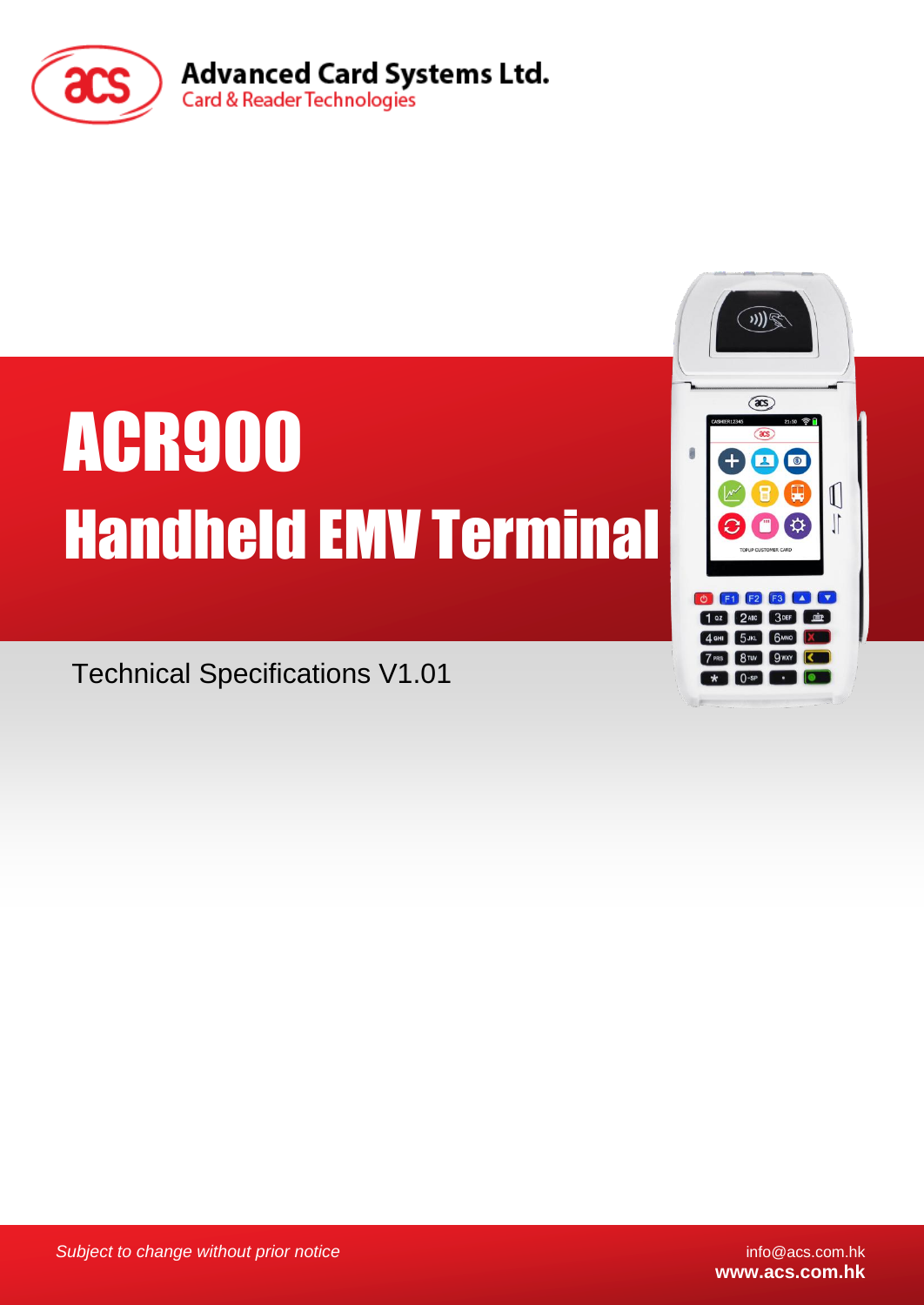

#### **Table of Contents**

| 2.0. |  |
|------|--|
| 3.0. |  |
| 3.1. |  |
| 3.2. |  |
| 3.3. |  |
| 4.0. |  |
|      |  |

Page 2 of 9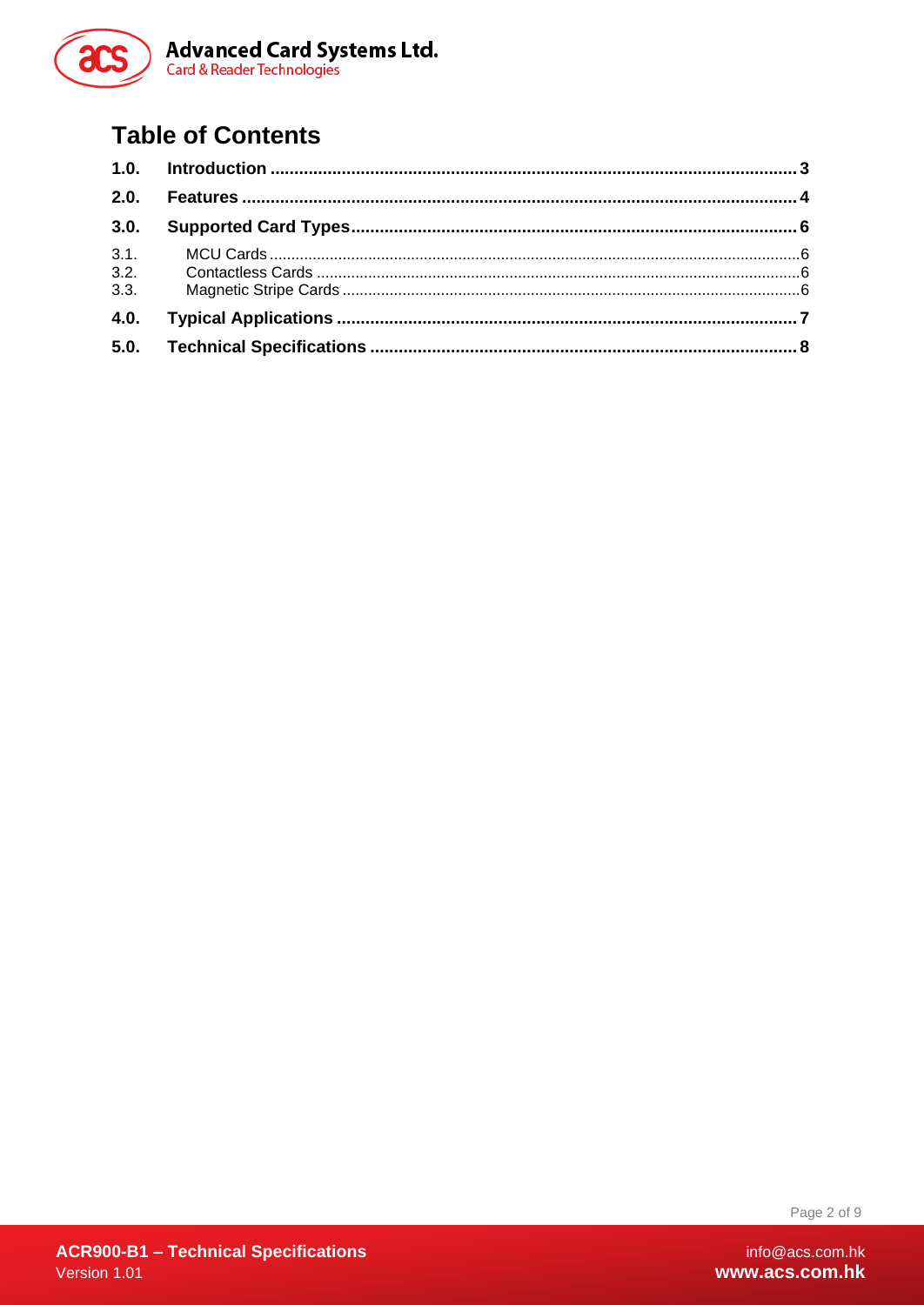

#### <span id="page-2-0"></span>**1.0.Introduction**

The ACR900 uses a 32-bit secure MCU core and is designed for transactions using payment cards. It offers high performance features that support complex applications and provides a large memory to maximize data storage.

The ACR900 provides connectivity options to support online functionalities. It is capable of communicating online with a back-end server via TCP/IP and WiFi. Furthermore, the ACR900 also provides mobile connectivity option via GPRS and WCDMA, which will enable the device to connect to the bank's back-end server. It is also compact and portable enough to be used as a handheld terminal.

A built-in thermal printer is added to its design to print receipts on hand. Aside from e-banking and e-payment, the device may also be used for e-purse, e-government, healthcare, and transportation applications. Its payment security is assured through its compliance with international payment standards.



Page 3 of 9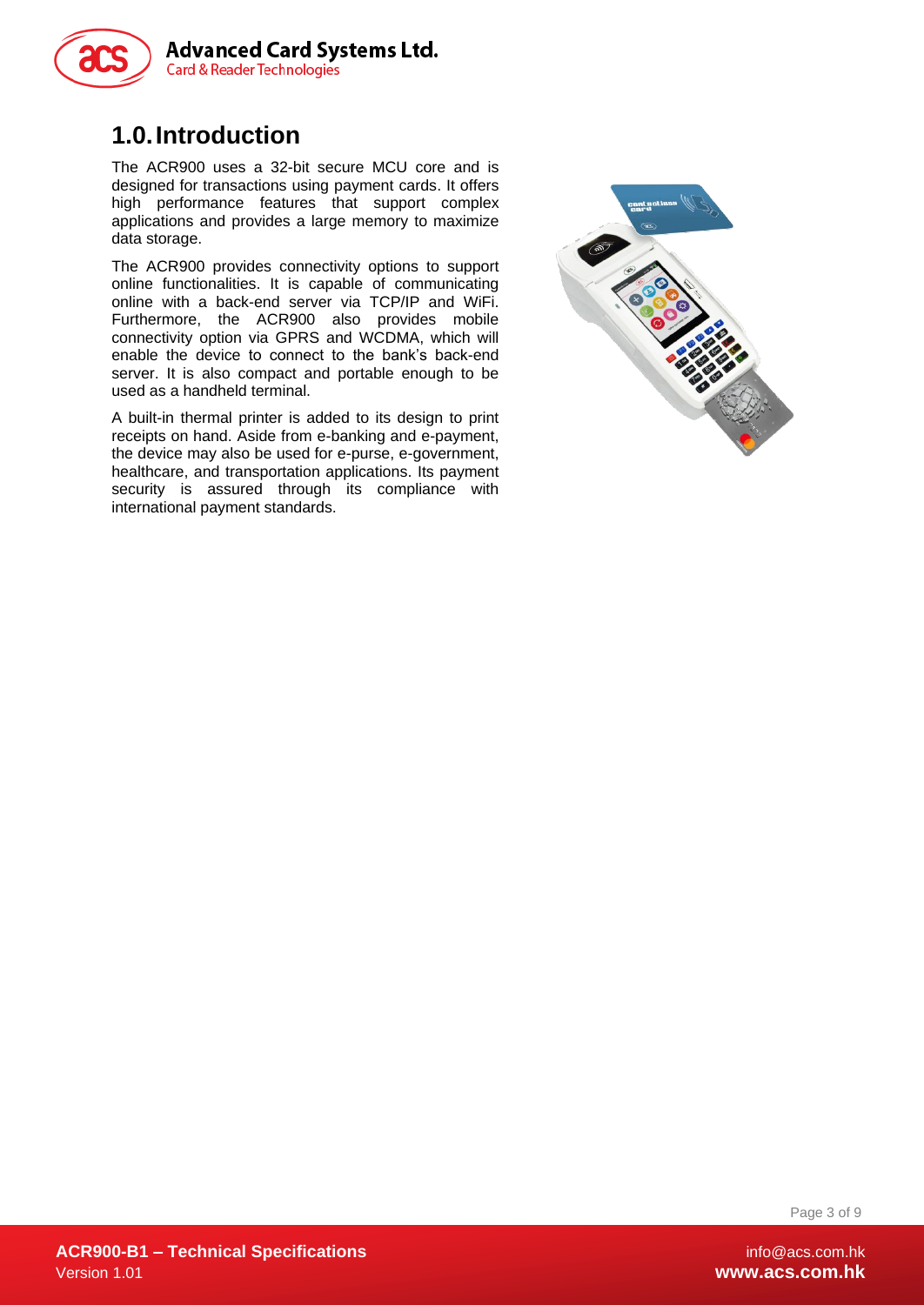

#### <span id="page-3-0"></span>**2.0.Features**

- 32-bit Secure Processor running Embedded Secure Linux®
- 512 MB Flash and 256 MB RAM
- Expandable Micro SD Card support with memory from 1 GB up to 32 GB
- Connectivity Support
	- o Wi-Fi
	- o GPRS/GSM quad band (850 MHz, 900 MHz, 1800 MHz, 1900 MHz)
	- o 3G connectivity support (900 MHz/2100 MHz or 850 MHz/1900 MHz)
	- o Ethernet (Optional)
- Contact Interface:
	- o One Full-sized Contact Card Slot (Landing Connector)
	- o Supports ISO 7816 Class A, B, and C (5 V, 3 V and 1.8 V) cards
	- o Supports microprocessor cards with T=0 or T=1 protocol
	- o Supports extended APDU
- Contactless Interface:
	- o Integrated Contactless Smart Card Interface
	- o Read/Write speed of up to 424 Kbps
	- Supports ISO 14443 Part 1-4 Type A and B cards, MIFARE Classic®, MIFARE® DESFire®
	- o Supports ISO 18092, FeliCa
	- o Built-in antenna for contactless tag access, with card reading distance of up to 40 mm (depending on tag type)
	- o Built-in anti-collision feature (only one tag is accessed at any time)
- SAM Interface:
	- o Four SAM-sized Card Slots (Contact Connector)
	- o Supports ISO 7816 Class A, B, and C (5 V, 3 V and 1.8 V) cards
- SIM Interface:
	- o One SIM-sized Card Slot for GPRS/3G
- Magnetic Stripe Card Support
- Built-in-Peripherals
	- o 2.8-inch Easy-to-Read, High Resolution Colored LCD
	- o Highly Durable 22-button Keypad
	- o Thermal Printer
	- o Real-time Clock (RTC) with independent backup battery
	- o 4 LED Status Indicators (Blue, Yellow, Green and Red)
	- o Built-in Speaker

Page 4 of 9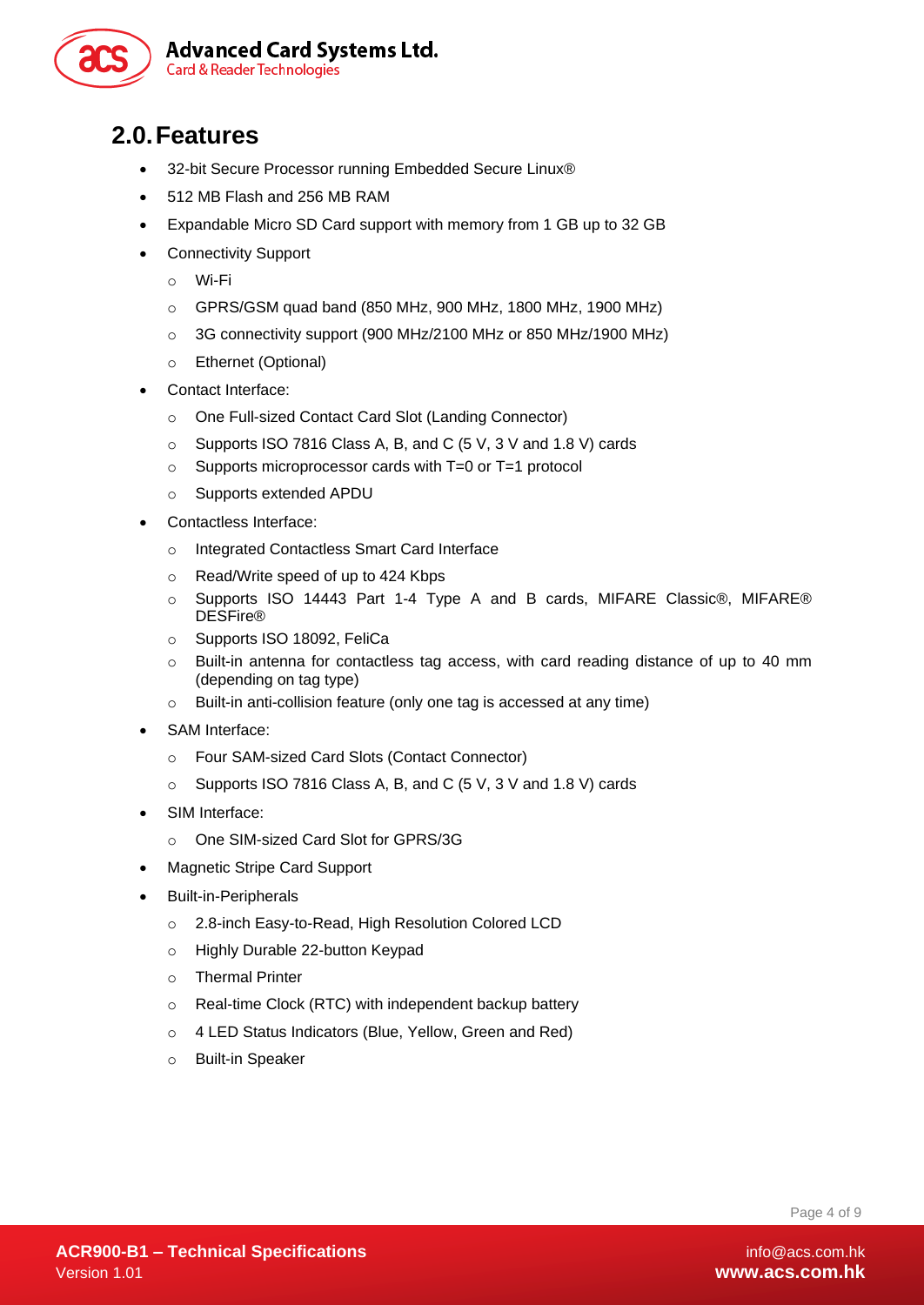

- Compliant with the following standards:
	- o ISO 7816
	- o ISO 14443
	- o ISO 7811
	- o EMV® Contact Levels 1 and 2
	- o EMV® Contactless Levels 1 and 2
	- o MasterCard® Contactless
	- o Visa payWave®
	- o CE
	- o FCC
	- o RoHS

Page 5 of 9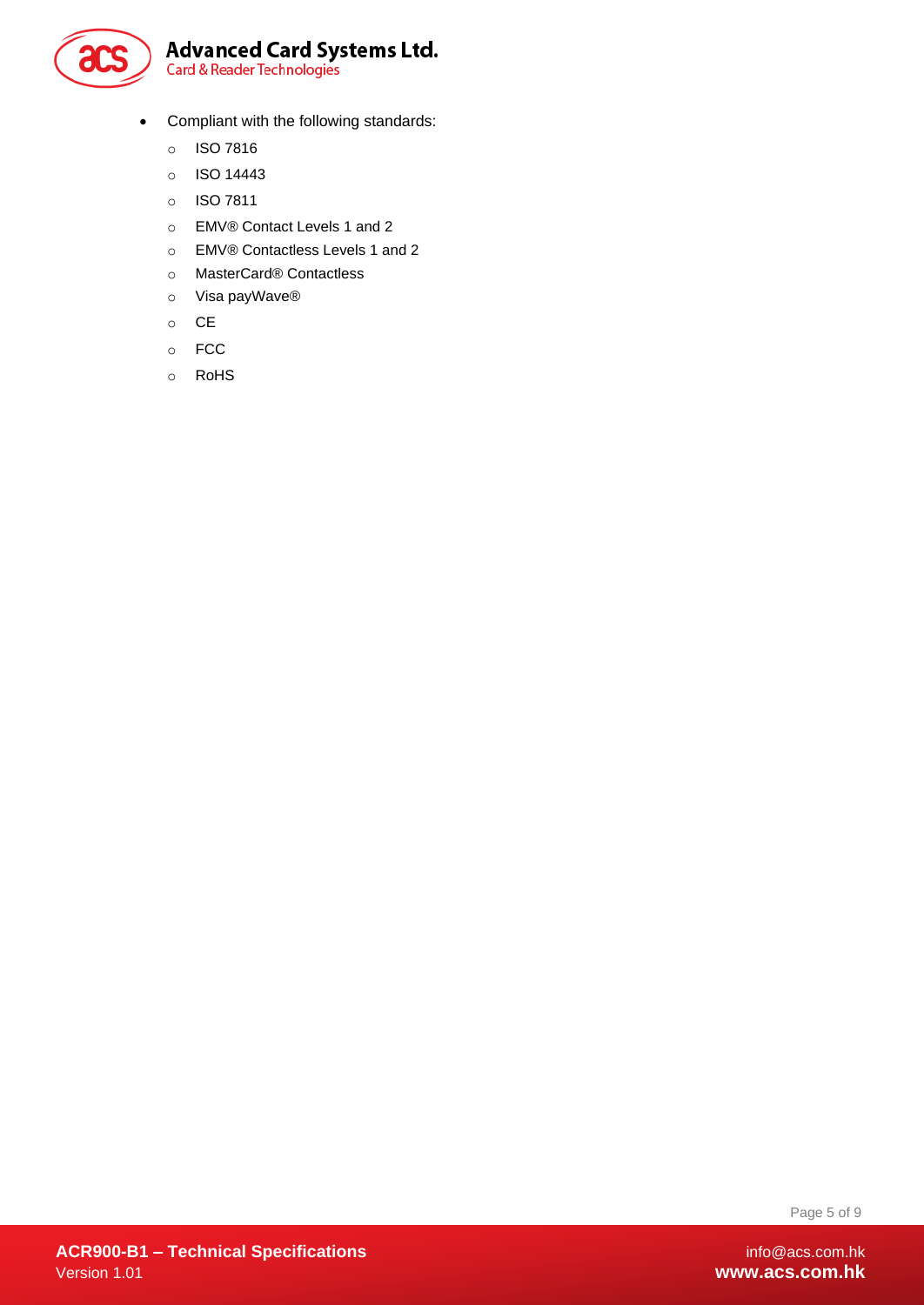

#### <span id="page-5-0"></span>**3.0.Supported Card Types**

#### <span id="page-5-1"></span>**3.1. MCU Cards**

The ACR900 operates with MCU cards that follow:

- T=0 or T=1 protocol
- $\bullet$  ISO 7816-compliant Class A, B, C (5 V, 3 V, 1.8 V)

#### <span id="page-5-2"></span>**3.2. Contactless Cards**

The ACR900 supports the following contactless cards:

- ISO 14443-compliant, Type A and B Standard, Parts 1 to 4
- T=CL protocol
- MIFARE Classic®
- MIFARE Ultralight®
- MIFARE<sup>®</sup> DESFire<sup>®</sup>
- MIFARE Plus®
- FeliCa

#### <span id="page-5-3"></span>**3.3. Magnetic Stripe Cards**

The ACR900 supports the following magnetic stripe cards:

- ISO 7811 Tracks 1, 2 and 3
- Bi-directional

Page 6 of 9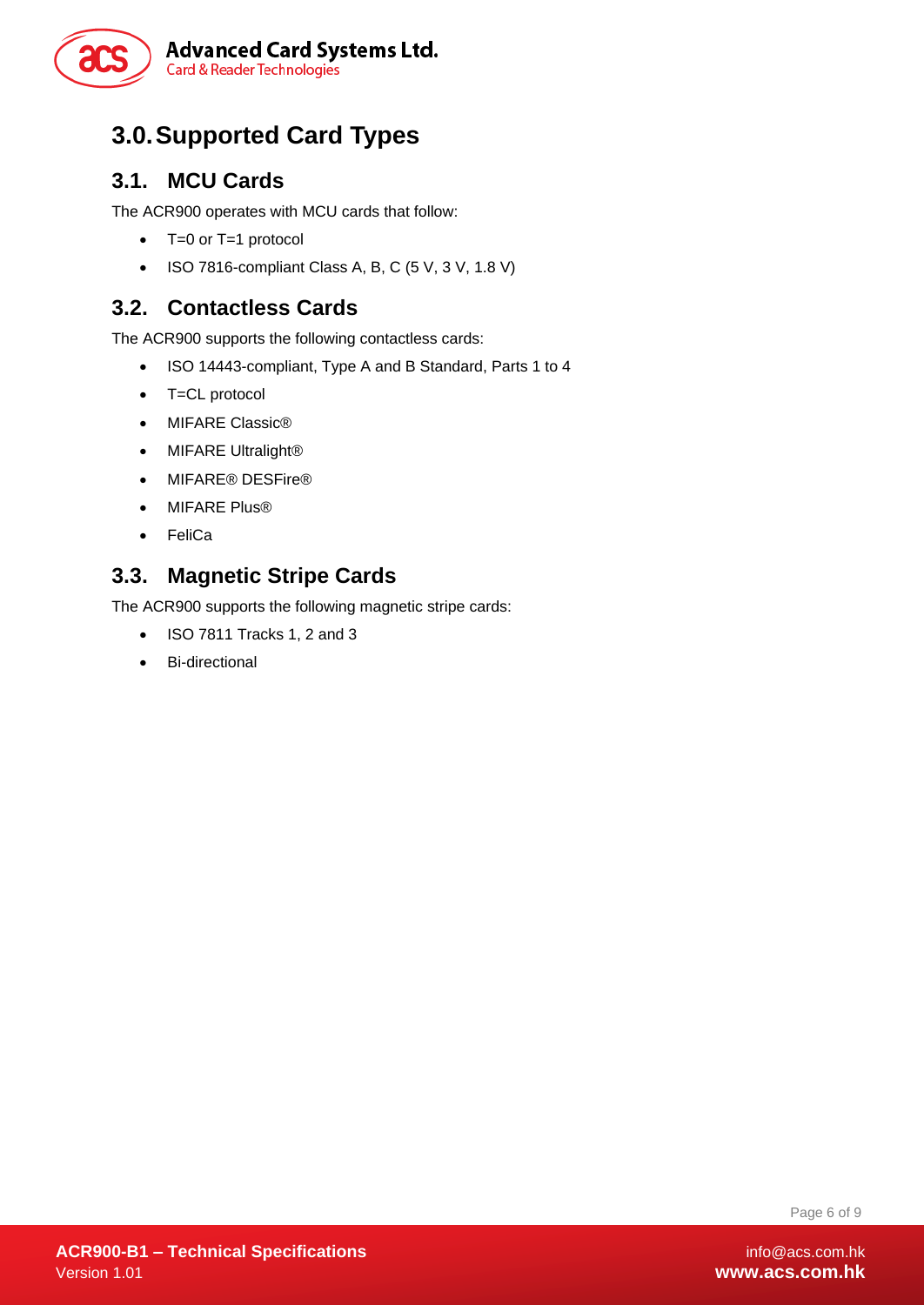

### <span id="page-6-0"></span>**4.0.Typical Applications**

- Banking and Payment
- **•** Transportation
- e-Purse
- e-Government
- Healthcare

Page 7 of 9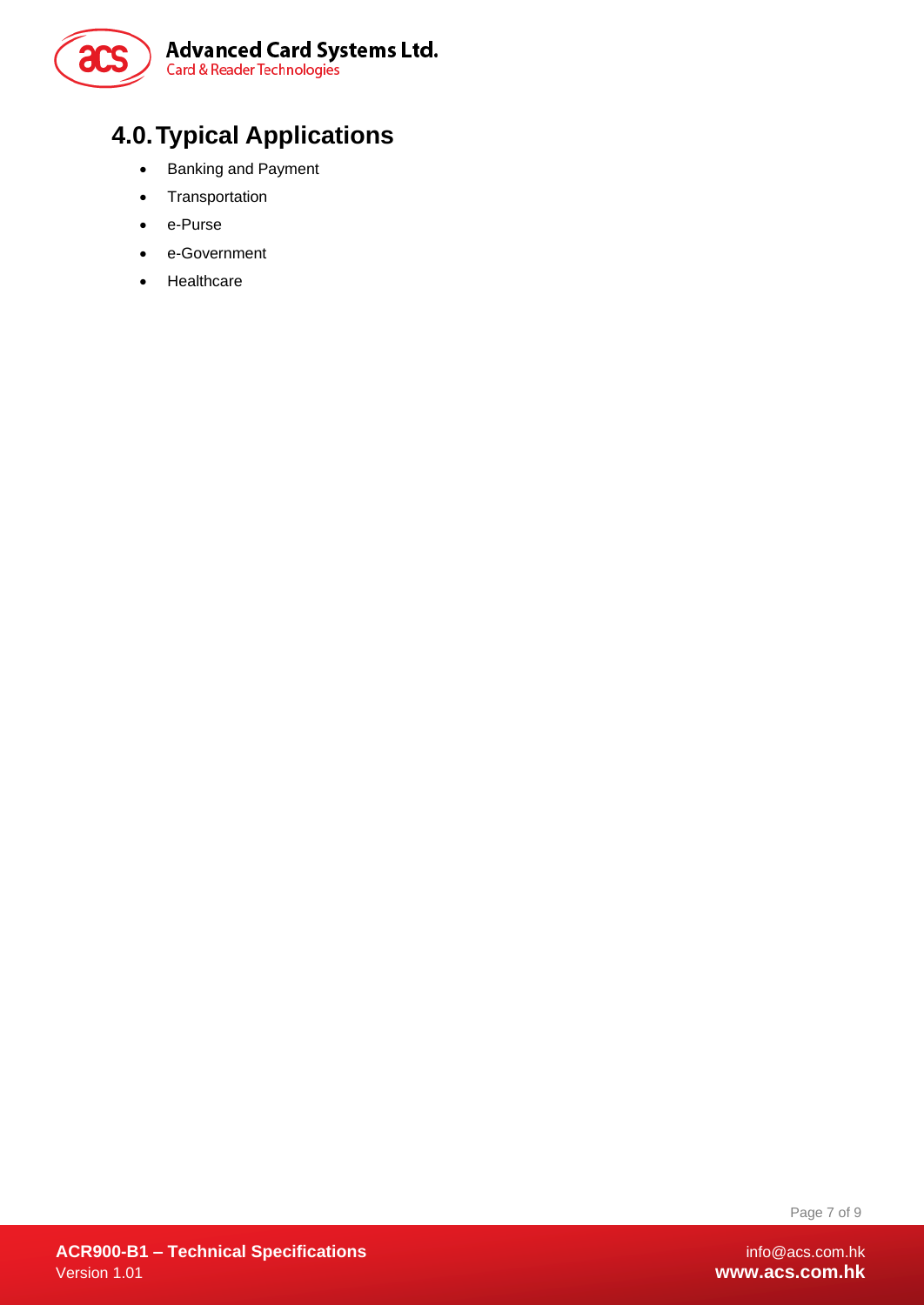

#### <span id="page-7-0"></span>**5.0.Technical Specifications**

| ¢<br>Ħ                                         | 45<br>40<br>О<br>8888<br>□≤<br>$\overline{K}$    |
|------------------------------------------------|--------------------------------------------------|
| <b>Physical Characteristics</b>                |                                                  |
|                                                |                                                  |
|                                                |                                                  |
| <b>Processor</b>                               |                                                  |
| 32-bit 384MHz Secure Processor                 |                                                  |
| <b>Operating System</b>                        |                                                  |
| Embedded Secure Linux®                         |                                                  |
| <b>Power</b>                                   |                                                  |
| Power Source External Power Adapter            |                                                  |
|                                                |                                                  |
| <b>Memory</b>                                  |                                                  |
|                                                |                                                  |
|                                                |                                                  |
| Micro SD Memory Card Size Up to 32 GB          |                                                  |
| <b>Connectivity</b>                            |                                                  |
| Ethernet (Optional)                            | Built-in 10/100-base-T                           |
|                                                | Quad-band GSM/GPRS 850MHz/900MHz/1800MHz/1900MHz |
|                                                |                                                  |
| <b>Contact Smart Card Interface</b>            |                                                  |
|                                                |                                                  |
| Number of Slots  One (1) Full Sized            |                                                  |
| Supply Current  Max. 50 mA                     |                                                  |
| Short Circuit Protection  +5 V/GND on all pins |                                                  |
| Card Insertion Cycles Min. 100,000             |                                                  |
| <b>Contactless Smart Card Interface</b>        |                                                  |
|                                                |                                                  |
|                                                |                                                  |
| Operating Frequency  13.56 MHz                 |                                                  |
| Operating Distance  Up to 40 mm                |                                                  |
| <b>Magnetic Stripe Card</b>                    |                                                  |
|                                                |                                                  |

Page 8 of 9